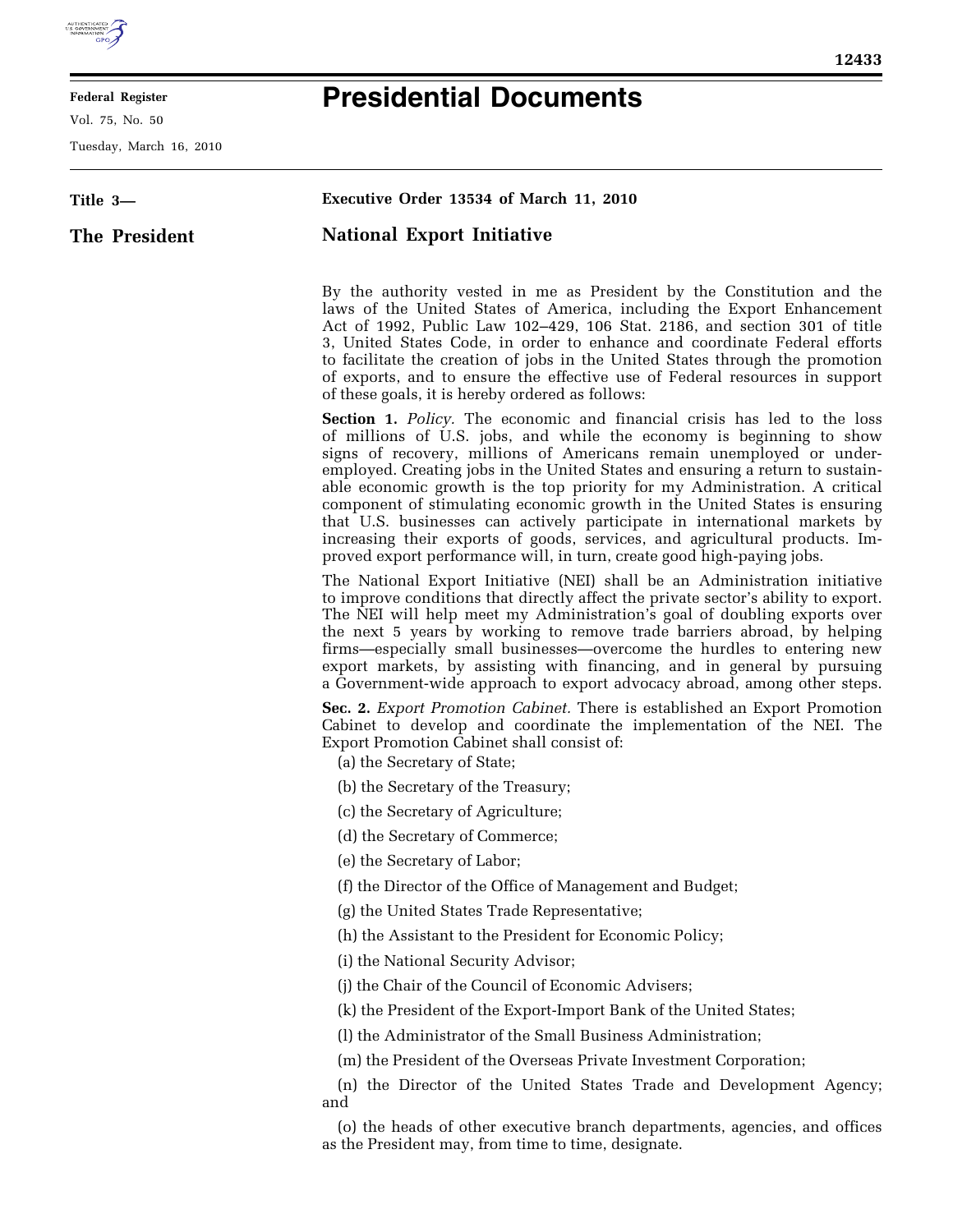The Export Promotion Cabinet shall meet periodically and report to the President on the progress of the NEI. A member of the Export Promotion Cabinet may designate, to perform the NEI-related functions of that member, a senior official from the member's department or agency who is a fulltime officer or employee. The Export Promotion Cabinet may also establish subgroups consisting of its members or their designees, and, as appropriate, representatives of other departments and agencies. The Export Promotion Cabinet shall coordinate with the Trade Promotion Coordinating Committee (TPCC), established by Executive Order 12870 of September 30, 1993.

**Sec. 3.** *National Export Initiative.* The NEI shall address the following:

(a) *Exports by Small and Medium-Sized Enterprises (SMEs).* Members of the Export Promotion Cabinet shall develop programs, in consultation with the TPCC, designed to enhance export assistance to SMEs, including programs that improve information and other technical assistance to firsttime exporters and assist current exporters in identifying new export opportunities in international markets.

(b) *Federal Export Assistance.* Members of the Export Promotion Cabinet, in consultation with the TPCC, shall promote Federal resources currently available to assist exports by U.S. companies.

(c) *Trade Missions.* The Secretary of Commerce, in consultation with the TPCC and, to the extent possible, with State and local government officials and the private sector, shall ensure that U.S. Government-led trade missions effectively promote exports by U.S. companies.

(d) *Commercial Advocacy.* Members of the Export Promotion Cabinet, in consultation with other departments and agencies and in coordination with the Advocacy Center at the Department of Commerce, shall take steps to ensure that the Federal Government's commercial advocacy effectively promotes exports by U.S. companies.

(e) *Increasing Export Credit.* The President of the Export-Import Bank, in consultation with other members of the Export Promotion Cabinet, shall take steps to increase the availability of credit to SMEs.

(f) *Macroeconomic Rebalancing.* The Secretary of the Treasury, in consultation with other members of the Export Promotion Cabinet, shall promote balanced and strong growth in the global economy through the G20 Financial Ministers' process or other appropriate mechanisms.

(g) *Reducing Barriers to Trade.* The United States Trade Representative, in consultation with other members of the Export Promotion Cabinet, shall take steps to improve market access overseas for our manufacturers, farmers, and service providers by actively opening new markets, reducing significant trade barriers, and robustly enforcing our trade agreements.

(h) *Export Promotion of Services.* Members of the Export Promotion Cabinet shall develop a framework for promoting services trade, including the necessary policy and export promotion tools.

**Sec. 4.** *Report to the President.* Not later than 180 days after the date of this order, the Export Promotion Cabinet, through the TPCC, shall provide the President a comprehensive plan to carry out the goals of the NEI. The Chairman of the TPCC shall set forth the steps taken to implement this plan in the annual report to the Committee on Banking, Housing, and Urban Affairs of the Senate and the Committee on Foreign Affairs of the House of Representatives required by the Export Enhancement Act of 1992, Public Law 102–249, 106 Stat. 2186, and Executive Order 12870, as amended.

**Sec. 5.** *General Provisions.* (a) Nothing in this order shall be construed to impair or otherwise affect:

(i) authority granted by law to an executive department, agency, or the head thereof, or the status of that department or agency within the Federal Government; or